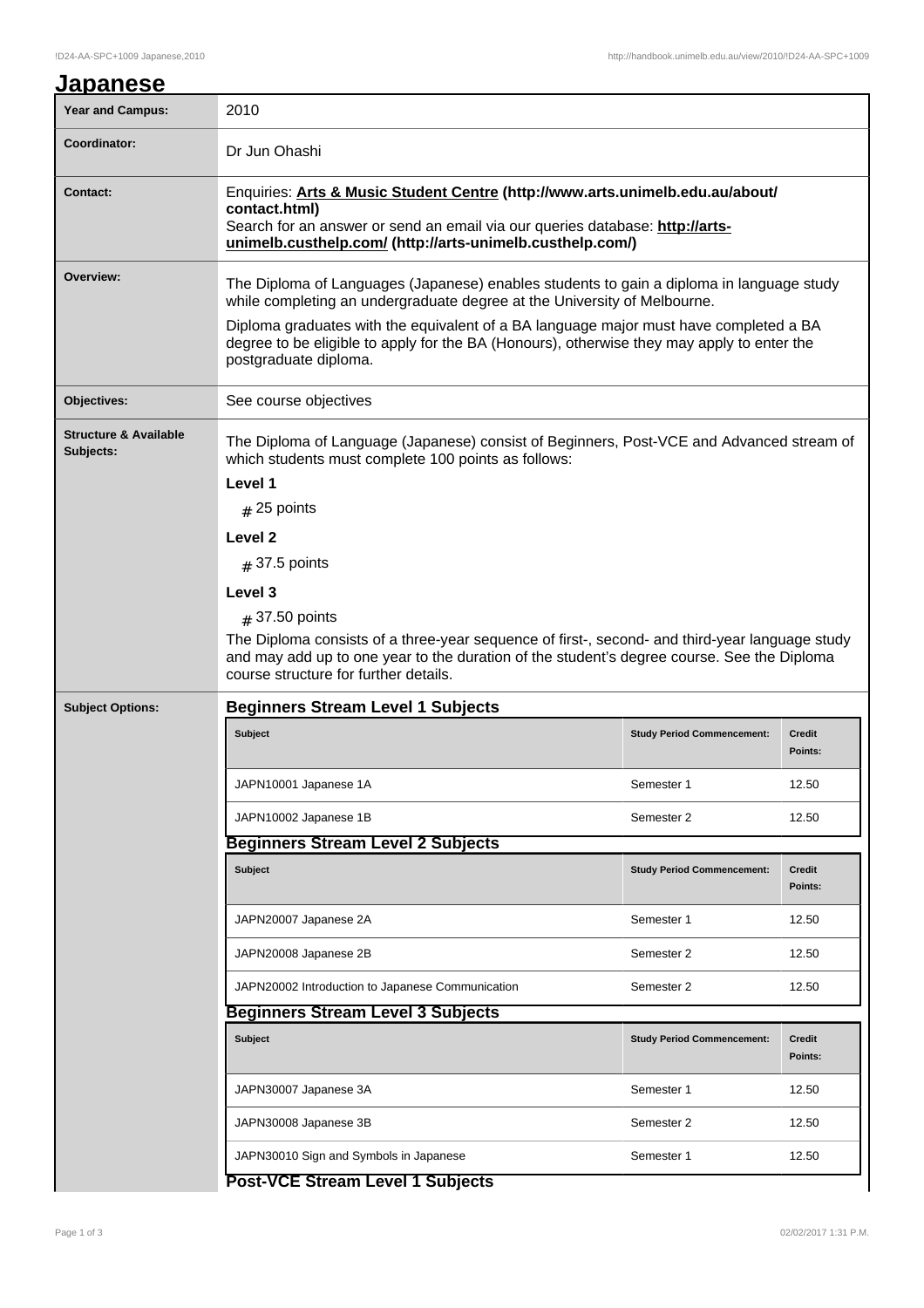| <b>Subject</b>                                | <b>Study Period Commencement:</b> | <b>Credit</b><br>Points: |  |  |
|-----------------------------------------------|-----------------------------------|--------------------------|--|--|
| JAPN10007 Japanese 2A                         | Semester 1                        | 12.50                    |  |  |
| JAPN10008 Japanese 2B                         | Semester 2                        | 12.50                    |  |  |
| Post-VCE Stream Level 2 Subjects              |                                   |                          |  |  |
| Subject                                       | <b>Study Period Commencement:</b> | <b>Credit</b><br>Points: |  |  |
| JAPN20013 Japanese 3A                         | Semester 1                        | 12.50                    |  |  |
| JAPN20014 Japanese 3B                         | Semester 2                        | 12.50                    |  |  |
| JAPN20009 Sign and Symbols in Japanese        | Semester 1                        | 12.50                    |  |  |
| <b>Post-VCE Stream Level 3 Subjects</b>       |                                   |                          |  |  |
| <b>Subject</b>                                | <b>Study Period Commencement:</b> | Credit<br>Points:        |  |  |
| JAPN30005 Japanese 4A                         | Semester 1                        | 12.50                    |  |  |
| JAPN30006 Japanese 4B                         | Semester 2                        | 12.50                    |  |  |
| JAPN30013 Japanese Grammar in Action          | Semester 2                        | 12.50                    |  |  |
| <b>Advanced Stream Level 1 Subjects</b>       |                                   |                          |  |  |
| <b>Subject</b>                                | <b>Study Period Commencement:</b> | <b>Credit</b><br>Points: |  |  |
| JAPN10003 Japanese 3A                         | Semester 1                        | 12.50                    |  |  |
| JAPN10004 Japanese 3B                         | Semester 2                        | 12.50                    |  |  |
| <b>Advanced Stream Level 2 Subjects</b>       |                                   |                          |  |  |
| <b>Subject</b>                                | <b>Study Period Commencement:</b> | <b>Credit</b><br>Points: |  |  |
| JAPN20003 Japanese 4A                         | Semester 1                        | 12.50                    |  |  |
| JAPN20004 Japanese 4B                         | Semester 2                        | 12.50                    |  |  |
| JAPN20010 Japanese Grammar in Action          | Semester 2                        | 12.50                    |  |  |
| <b>Advanced Stream Level 3 Subjects</b>       |                                   |                          |  |  |
| <b>Subject</b>                                | <b>Study Period Commencement:</b> | Credit<br>Points:        |  |  |
| JAPN30004 Japanese through the Media          | Semester 1                        | 12.50                    |  |  |
| JAPN30011 Reading Japanese Literature         | Semester 2                        | 12.50                    |  |  |
| JAPN30012 Variation in Japanese Language      | Semester 1                        | 12.50                    |  |  |
| <b>Super Advanced Stream Level 1 Subjects</b> |                                   |                          |  |  |
| <b>Subject</b>                                | <b>Study Period Commencement:</b> | Credit<br>Points:        |  |  |
| JAPN10005 Japanese 4A                         | Semester 1                        | 12.50                    |  |  |
| JAPN10006 Japanese 4B                         | Semester 2                        | 12.50                    |  |  |
| <b>Super Advanced Stream Level 2 Subjects</b> |                                   |                          |  |  |
| <b>Subject</b>                                | <b>Study Period Commencement:</b> | Credit<br>Points:        |  |  |